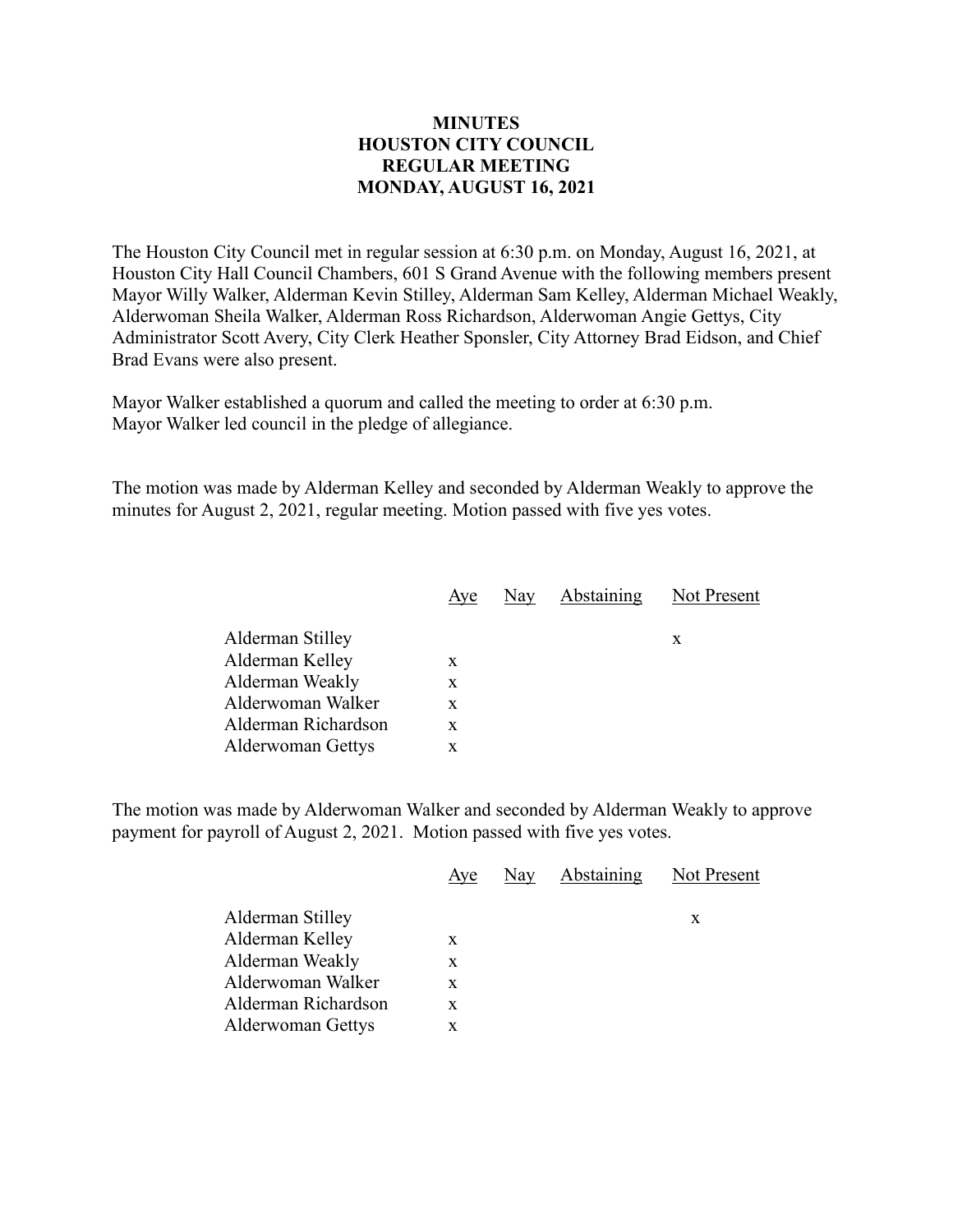The motion was made by Alderman Richardson and seconded by Alderwoman Walker to approve payment of invoices for August  $13^{th} \& 16^{th}$ , 2021 (\$61,702.35) as presented. Motion passed with five yes votes.

|                     | Aye | Nay Abstaining Not Present |   |
|---------------------|-----|----------------------------|---|
| Alderman Stilley    |     |                            | X |
| Alderman Kelley     | X   |                            |   |
| Alderman Weakly     | X   |                            |   |
| Alderwoman Walker   | X   |                            |   |
| Alderman Richardson | X   |                            |   |
| Alderwoman Gettys   | X   |                            |   |
|                     |     |                            |   |

Alderman Stilley entered meeting.

Public Comments: Robbie Smith presented grant information from MO Conservation. The grant is a 50/50 match, he asked council for permission to apply for grant and use the money for 8 portable radios.

Jeremy St. John had questions regarding fire truck payment to reserves, when the F250 for fire department would be in and why the pool was now closed during the week.

The motion was made by Alderwoman Walker and seconded by Alderman Stilley to allow Chief Smith to move forward on applying for MO Conservation matching grant, city's part will be \$4000.00. Motion passed with six yes votes.

|                     | Aye | Nay | Abstaining | Not Present |
|---------------------|-----|-----|------------|-------------|
| Alderman Stilley    | X   |     |            |             |
| Alderman Kelley     | X   |     |            |             |
| Alderman Weakly     | X   |     |            |             |
| Alderwoman Walker   | X   |     |            |             |
| Alderman Richardson | X   |     |            |             |
| Alderwoman Gettys   | X   |     |            |             |
|                     |     |     |            |             |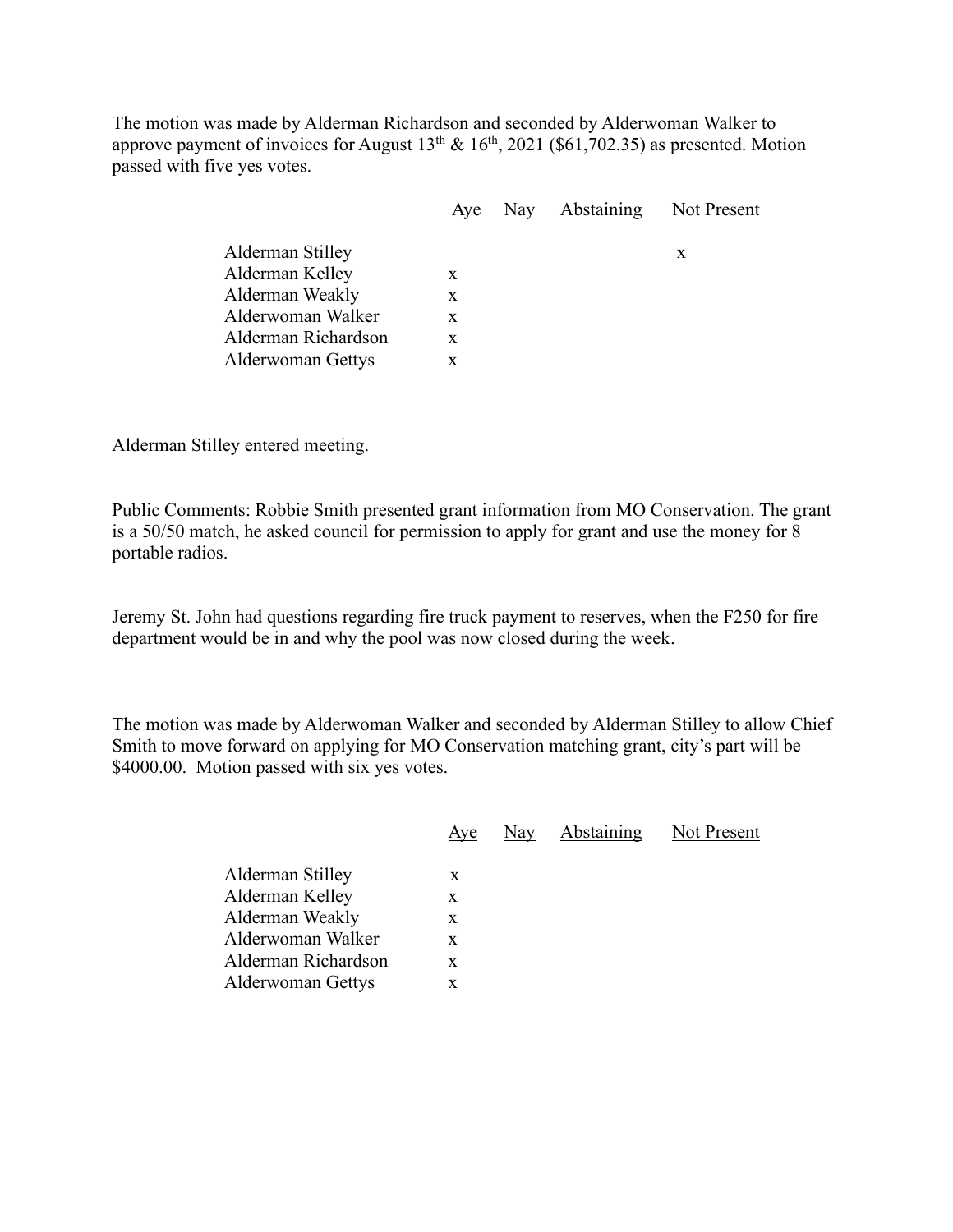Bill 112 to become Ordinance 2021-112 (Zoning). The motion was made by Alderman Kelley and seconded by Alderman Weakly to place Bill 112 on second and final reading by title only. Motion passed with six roll call votes.

|                                                                                                                         | Aye                        | Nay | Abstaining | Not Present |
|-------------------------------------------------------------------------------------------------------------------------|----------------------------|-----|------------|-------------|
| Alderman Stilley<br>Alderman Kelley<br>Alderman Weakly<br>Alderwoman Walker<br>Alderman Richardson<br>Alderwoman Gettys | X<br>X<br>X<br>X<br>X<br>X |     |            |             |
|                                                                                                                         |                            |     |            |             |

Bill 113 to become Ordinance 2021-113 (Tax Levy). The motion was made by Alderman Kelley and seconded by Alderwoman Walker to place Bill 113 on first reading by title only. Motion passed with six roll call votes.

|                          | Aye |  | Nay Abstaining Not Present |
|--------------------------|-----|--|----------------------------|
| Alderman Stilley         | X   |  |                            |
| Alderman Kelley          | X   |  |                            |
| Alderman Weakly          | X   |  |                            |
| Alderwoman Walker        | X   |  |                            |
| Alderman Richardson      | X   |  |                            |
| <b>Alderwoman Gettys</b> | X   |  |                            |
|                          |     |  |                            |

Bill 113 to become Ordinance 2021-113 (Tax Levy). The motion was made by Alderman Kelley and seconded by Alderman Richardson to place Bill 113 on second and final reading by title only. Motion passed with six roll call votes.

|                     |   | Aye Nay Abstaining | Not Present |
|---------------------|---|--------------------|-------------|
| Alderman Stilley    | X |                    |             |
| Alderman Kelley     | X |                    |             |
| Alderman Weakly     | X |                    |             |
| Alderwoman Walker   | X |                    |             |
| Alderman Richardson | X |                    |             |
| Alderwoman Gettys   | X |                    |             |
|                     |   |                    |             |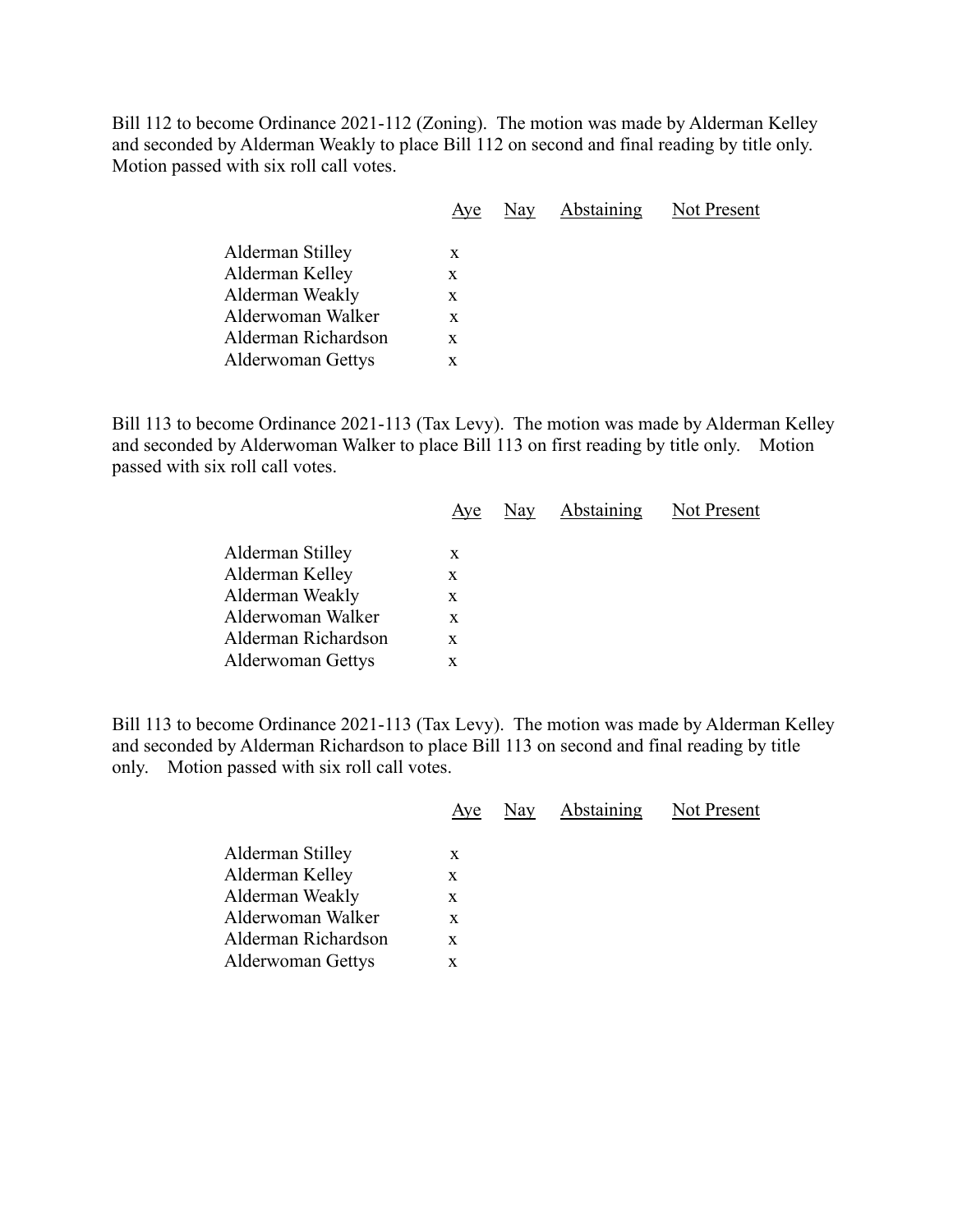The motion was made by Alderman Stilley and seconded by Alderman Kelley to accept bid from Chad Freeman in the amount of \$40,075.00 for fiber splicing. Motion passed with six yes votes.

|                          |   | Aye Nay Abstaining Not Present |  |
|--------------------------|---|--------------------------------|--|
| Alderman Stilley         | X |                                |  |
| Alderman Kelley          | X |                                |  |
| Alderman Weakly          | X |                                |  |
| Alderwoman Walker        | X |                                |  |
| Alderman Richardson      | X |                                |  |
| <b>Alderwoman Gettys</b> | X |                                |  |
|                          |   |                                |  |

The motion was made by Alderman Stilley and seconded by Alderman Weakly to accept settlement agreement with MIRMA in the amount of \$21,764.02 and allow the mayor to sign. Motion passed with six yes votes.

|                          | Aye | Nay Abstaining Not Present |  |
|--------------------------|-----|----------------------------|--|
| Alderman Stilley         | X   |                            |  |
|                          |     |                            |  |
| Alderman Kelley          | X   |                            |  |
| Alderman Weakly          | X   |                            |  |
| Alderwoman Walker        | X   |                            |  |
| Alderman Richardson      | X   |                            |  |
| <b>Alderwoman Gettys</b> | X   |                            |  |
|                          |     |                            |  |

The motion was made by Alderman Weakly and seconded by Alderman Kelley to close this part of the meeting pursuant to Section 610.021 (1), (2) or (3). Motion passed with six roll call votes.

| Aye | Nay | Abstaining | Not Present |
|-----|-----|------------|-------------|
| X   |     |            |             |
| X   |     |            |             |
| X   |     |            |             |
| X   |     |            |             |
| X   |     |            |             |
| X   |     |            |             |
|     |     |            |             |